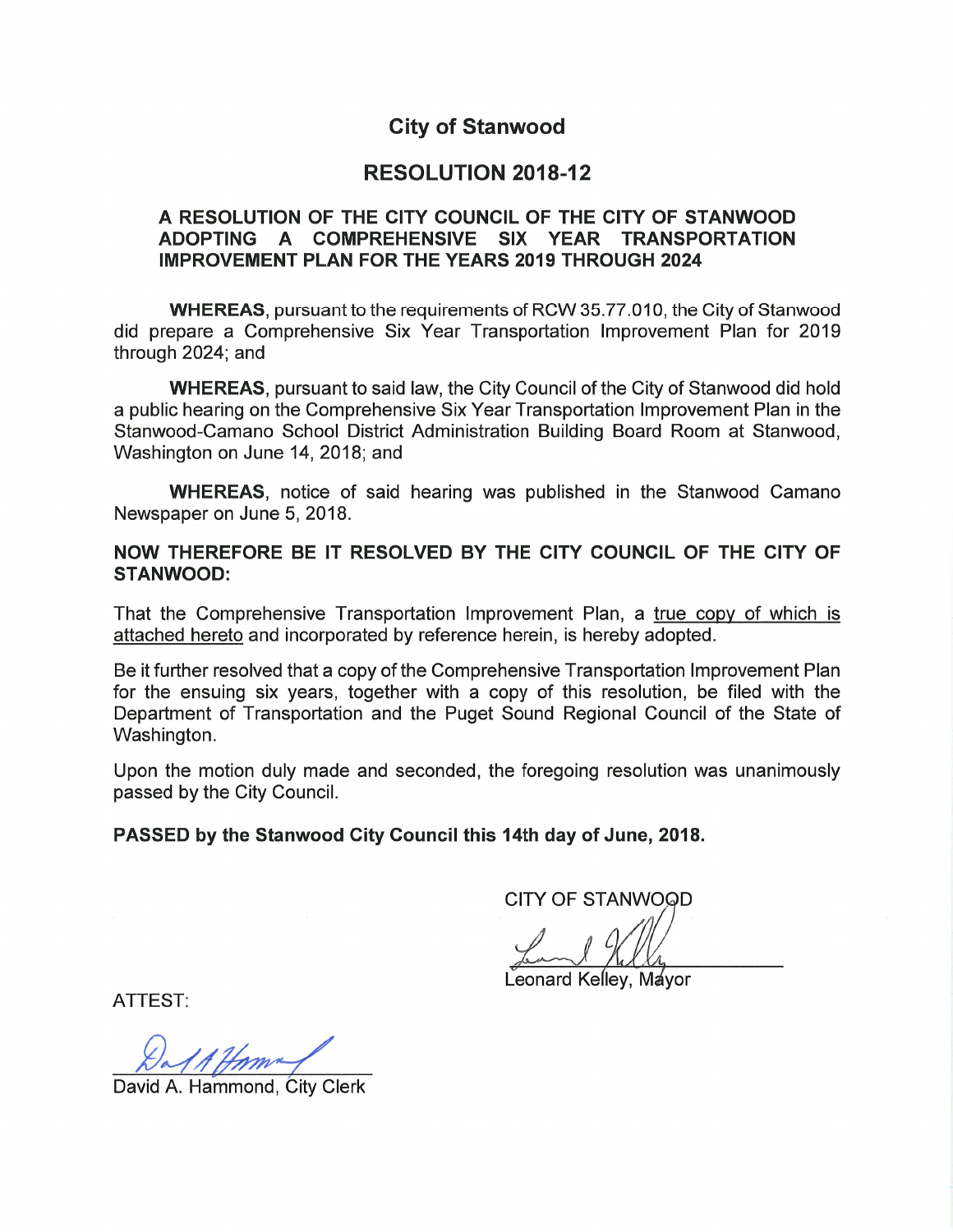| <b>Priority No.</b> | <b>Transportation Capital Project</b>                         |                     |                              |    |                |                |    |                |    |                |    |                          |     |                          |             |                   |
|---------------------|---------------------------------------------------------------|---------------------|------------------------------|----|----------------|----------------|----|----------------|----|----------------|----|--------------------------|-----|--------------------------|-------------|-------------------|
| / Proj No.          |                                                               |                     | <b>Funding</b>               |    | 2019           | 2020           |    | 2021           |    | 2022           |    | 2023                     |     | 2024                     |             | <b>Fund Total</b> |
| $\mathbf 0$         | SR532 Corridor Study                                          |                     | Other Grant Funding          | \$ | $\blacksquare$ |                |    |                |    |                |    |                          |     |                          | \$          |                   |
|                     | $PE$ \$                                                       |                     | 350,000 TBD Funds            |    |                |                |    |                |    |                |    |                          |     |                          | $\varsigma$ | $\sim$            |
|                     | ROW \$                                                        | $\sim$              | <b>WSDOT Funds</b>           |    |                |                |    |                |    |                |    |                          |     |                          | \$          |                   |
|                     | $CN \mid \xi$                                                 | $\blacksquare$      | TIB Grant Funding            |    |                |                |    |                |    |                |    |                          |     |                          | \$          | $\sim$            |
|                     | TOTAL \$                                                      |                     | 350,000 PSRC/STP Funding     |    |                |                |    |                |    |                |    |                          |     |                          | \$          | $\sim$            |
|                     | Comments: Removed until funding becomes                       |                     | Developer Funded             |    |                |                |    |                |    |                |    |                          |     |                          | \$          | $\sim$            |
|                     | available                                                     |                     | Local - City                 |    |                |                |    |                |    |                |    |                          |     |                          | \$          |                   |
|                     |                                                               |                     | <b>SUBTOTAL THIS PROJECT</b> | Ŝ. | $\blacksquare$ | \$<br>$\sim$   | Ŝ. | $\sim$         | \$ | $\sim$         | Ŝ. | $\overline{\phantom{a}}$ | \$. | $\overline{\phantom{a}}$ | Ŝ.          | $\sim$            |
| 1                   | Sidewalk: 102nd Ave NW                                        |                     | Other Grant Funding          |    |                |                |    |                |    |                |    |                          |     |                          | \$          | $\sim$            |
| $S-1$               | $PE$ \$                                                       |                     | 11,098 TBD Funds             |    |                |                |    |                |    |                |    |                          |     |                          | \$          | $\sim$            |
|                     | $ROW$ \$                                                      |                     | 40,360 WSDOT Funds           |    |                |                |    |                |    |                |    |                          |     |                          | \$          |                   |
|                     | $CN \mid S$                                                   |                     | 55,490 TIB Grant Funding     |    |                |                |    |                |    |                |    |                          |     |                          | \$          | $\sim$            |
|                     | TOTAL <sup>5</sup>                                            |                     | 106,948 PSRC/STP Funding     |    |                |                |    |                |    |                |    |                          |     |                          | \$          | $\sim$            |
|                     | Comments: West side between 272nd and 276th Developer Funded  |                     |                              |    |                |                |    |                |    |                |    |                          |     |                          | Ś.          | $\sim$            |
|                     | lSt                                                           |                     | Local - City                 | Ŝ. | 106,948        |                |    |                |    |                |    |                          |     |                          | \$          | 106,948           |
|                     |                                                               |                     | <b>SUBTOTAL THIS PROJECT</b> | Ŝ  | $106,948$ \$   |                | Ŝ. |                | \$ |                | Ŝ. |                          | Ś   | $\blacksquare$           | Ŝ.          | 106,948           |
| $\overline{2}$      | 102nd St NW Overlay                                           |                     | <b>Other Grant Funding</b>   |    |                |                |    |                |    |                |    |                          |     |                          | \$          |                   |
| $R - 8$             | $PE$ \$                                                       |                     | 60,000 TBD Funds             |    |                |                |    |                |    |                |    |                          |     |                          | \$          | $\sim$            |
|                     | $ROW \$                                                       | $\overline{a}$      | <b>WSDOT Funds</b>           |    |                |                |    |                |    |                |    |                          |     |                          | \$          |                   |
|                     | $CN$ \$                                                       |                     | 330,000 TIB Grant Funding    | Ŝ. | 330,000        |                |    |                |    |                |    |                          |     |                          | \$          | 330,000           |
|                     | <b>TOTAL</b> <sub>5</sub>                                     |                     | 390,000 PSRC/STP Funding     |    |                |                |    |                |    |                |    |                          |     |                          | \$          |                   |
|                     | Comments: Overlay 102nd St between SR532 and Developer Funded |                     |                              |    |                |                |    |                |    |                |    |                          |     |                          | \$          |                   |
|                     | 276th St                                                      |                     | Local - City                 | \$ | 60,000         |                |    |                |    |                |    |                          |     |                          | \$          | 60,000            |
|                     |                                                               |                     | <b>SUBTOTAL THIS PROJECT</b> | Ŝ  | $390,000$ \$   | $\overline{a}$ | Ŝ. | $\overline{a}$ | Ś. | $\overline{a}$ | Ŝ. | $\sim$                   | Ś   | $\overline{a}$           | $\zeta$     | 390,000           |
| 3                   | 284th St Improvements                                         |                     | Other Grant Funding          |    |                |                | Ŝ. | 744,000 \$     |    | 622,000        |    |                          |     |                          | \$          | 1,366,000         |
| $R - 7$             | $PE$ \$                                                       | 1,244,000 TBD Funds |                              |    |                |                |    |                |    |                |    |                          |     |                          | \$          |                   |
|                     | $Row \,$ \$                                                   |                     | 622,000 WSDOT Funds          |    |                |                |    |                |    |                |    |                          |     |                          | \$          |                   |
|                     | $CN$ \$                                                       |                     | 4,354,000 TIB Grant Funding  |    |                |                |    |                |    |                |    |                          |     |                          | \$          |                   |
|                     | <b>TOTAL</b> 5                                                |                     | 6,220,000 PSRC/STP Funding   |    |                |                |    |                |    |                |    |                          |     |                          | \$          | $\sim$            |
|                     | Comments: Reconstruction and widen 284th St                   |                     | Developer Funded             | \$ | 500,000        |                |    |                |    |                | \$ | 3,854,000                |     |                          | \$          | 4,354,000         |
|                     | between approx. city limits & 80th St.                        |                     | Local - City                 |    |                |                |    |                |    |                | Ś. | 500,000                  |     |                          | \$          | 500,000           |
|                     |                                                               |                     | <b>SUBTOTAL THIS PROJECT</b> | Ŝ. | $500,000$ \$   |                | Ŝ. | $744,000$ \$   |    | $622,000$ \$   |    | 4,354,000 \$             |     | $\blacksquare$           | \$          | 6,220,000         |
| 4                   | 92nd Ave NW                                                   |                     | Other Grant Funding          |    |                |                |    |                |    |                |    |                          |     |                          | \$          | $\sim$            |
| $S-9$               | $PE$ \$                                                       | $\sim$              | <b>TBD Funds</b>             |    |                |                |    |                |    |                |    |                          |     |                          | \$          | $\sim$            |
|                     | $ROW$ \$                                                      |                     | 50,000 WSDOT Funds           |    |                |                |    |                |    |                |    |                          |     |                          | \$          |                   |
|                     | $CN \mid 5$                                                   |                     | 100,000 TIB Grant Funding    |    |                |                |    |                |    |                |    |                          |     |                          | \$          |                   |
|                     | TOTAL <sup>5</sup>                                            |                     | 150,000 PSRC/STP Funding     |    |                |                |    |                |    |                |    |                          |     |                          | \$          | $\sim$            |
|                     | Comments: West side between north of 271st                    |                     | Developer Funded             |    |                |                |    |                |    |                |    |                          |     |                          | \$          |                   |
|                     | and 272nd                                                     |                     | Local - City                 | \$ | 150,000        |                |    |                |    |                |    |                          |     |                          | \$          | 150,000           |
|                     |                                                               |                     | <b>SUBTOTAL THIS PROJECT</b> | Ŝ. | $150,000$ \$   | $\sim$         | Ŝ. | $\blacksquare$ | Ŝ. | $\blacksquare$ | Ŝ. | $\blacksquare$           | Ŝ.  | $\blacksquare$           | Ś           | 150,000           |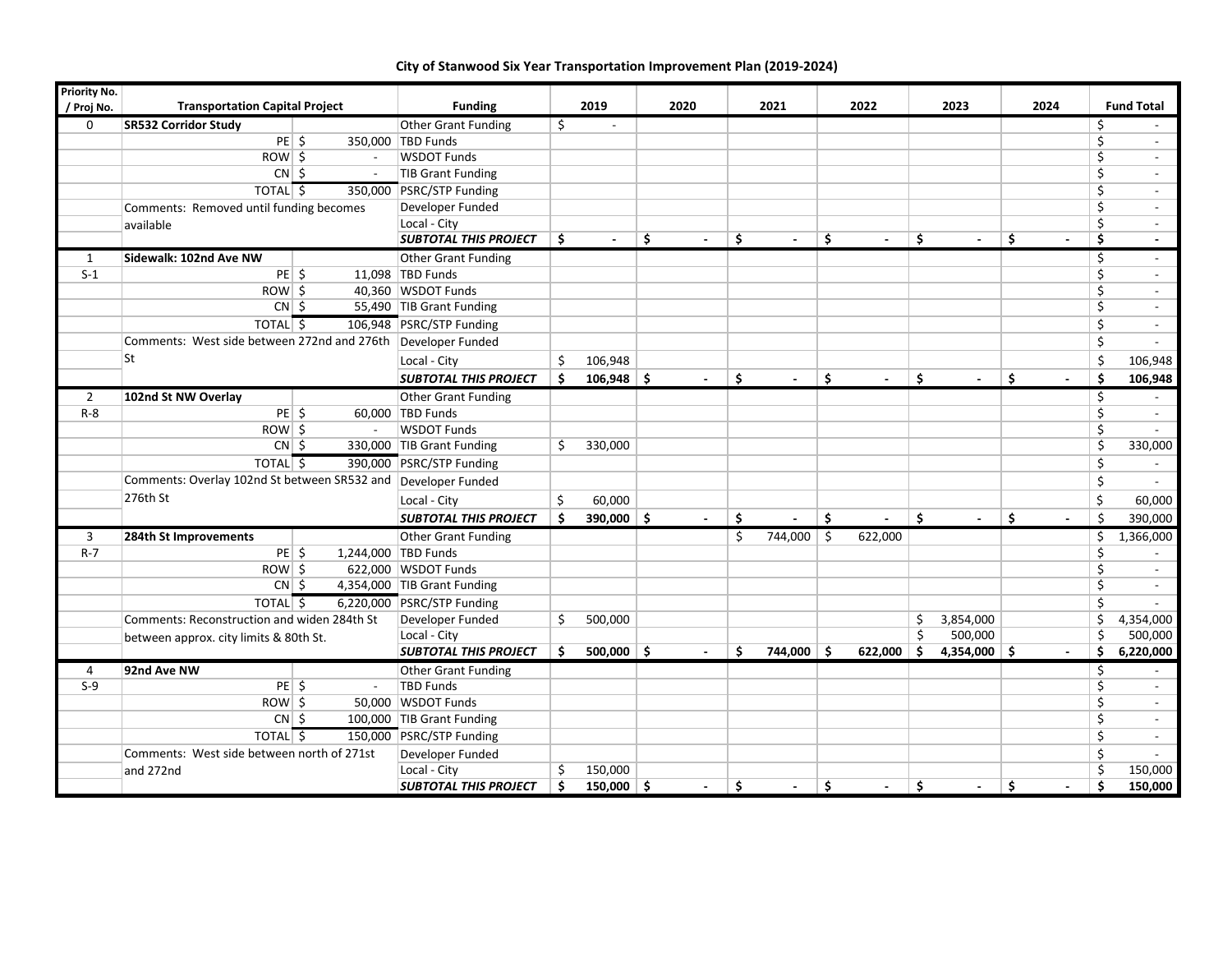| Priority No.   |                                                               |        |                              |    |                          |      |                |      |                |      |                       |      |                |                      |    |                   |
|----------------|---------------------------------------------------------------|--------|------------------------------|----|--------------------------|------|----------------|------|----------------|------|-----------------------|------|----------------|----------------------|----|-------------------|
| / Proj No.     | <b>Transportation Capital Project</b>                         |        | <b>Funding</b>               |    | 2019                     | 2020 |                | 2021 |                |      | 2022                  | 2023 |                | 2024                 |    | <b>Fund Total</b> |
| 5              | Sidewalk: 72nd Ave NW                                         |        | Other Grant Funding          |    |                          |      |                |      |                |      |                       |      |                |                      | \$ |                   |
| $S-18$         | $PE$ \$                                                       | $\sim$ | <b>TBD Funds</b>             |    |                          |      |                |      |                |      |                       |      |                |                      | \$ |                   |
|                | $ROW$ \$                                                      |        | 20,000 WSDOT Funds           |    |                          |      |                |      |                |      |                       |      |                |                      | \$ |                   |
|                | $CN \mid \zeta$                                               |        | 250,000 TIB Grant Funding    |    |                          |      |                |      |                |      |                       |      |                |                      | \$ | $\sim$            |
|                | <b>TOTAL</b> <sub>5</sub>                                     |        | 270,000 PSRC/STP Funding     |    |                          |      |                |      |                |      |                       |      |                |                      | \$ | $\blacksquare$    |
|                | Comments: West side between 268th St and                      |        | Developer Funded             |    |                          |      |                |      |                |      |                       |      |                |                      | \$ |                   |
|                | 276th St                                                      |        | Local - City                 | \$ | $20,000$ \$              |      | 250,000        |      |                |      |                       |      |                |                      | \$ | 270,000           |
|                |                                                               |        | <b>SUBTOTAL THIS PROJECT</b> | Ŝ  | $20,000$ \$              |      | $250,000$ \$   |      |                | Ŝ.   |                       | Ŝ.   |                | Ŝ.<br>$\blacksquare$ | Ŝ. | 270,000           |
| 6              | 90th Ave NW and Viking Way                                    |        | Other Grant Funding          |    | \$1,426,250              |      |                |      |                |      |                       |      |                |                      | \$ | 1,426,250         |
| $I-1$          | PE                                                            |        | <b>TBD Funds</b>             |    |                          |      |                |      |                |      |                       |      |                |                      | \$ |                   |
|                | <b>ROW</b>                                                    |        | <b>WSDOT Funds</b>           |    |                          |      |                |      |                |      |                       |      |                |                      | \$ |                   |
|                | $CN$ \$                                                       |        | 2,926,250 TIB Grant Funding  |    |                          |      |                |      |                |      |                       |      |                |                      | \$ |                   |
|                | TOTAL <sub>5</sub>                                            |        | 2,926,250 PSRC/STP Funding   | Ś. | 500,000                  |      |                |      |                |      |                       |      |                |                      | \$ | 500,000           |
|                | Comments: 90th Ave and Viking Way                             |        | Developer Funded             |    |                          |      |                |      |                |      |                       |      |                |                      | \$ |                   |
|                | Viking Way to 271st St                                        |        | Local - City                 |    | \$1,000,000              |      |                |      |                |      |                       |      |                |                      | \$ | 1,000,000         |
|                |                                                               |        | <b>SUBTOTAL THIS PROJECT</b> |    | \$2,926,250              |      |                | Ŝ.   |                | Ŝ.   |                       | Ŝ.   |                | Ś                    | Ś. | 2,926,250         |
| $\overline{7}$ | <b>SR532 Ovenell Park Entrance Intersection</b>               |        | Other Grant Funding          |    |                          |      |                | Ŝ.   | 700,000        | ا \$ | 2,470,000             |      |                |                      | \$ | 3,170,000         |
| $I - 4$        | $PE$ \$                                                       |        | 330,000 TBD Funds            |    |                          |      |                |      |                |      |                       |      |                |                      | \$ |                   |
|                | $ROW \mid \frac{2}{5}$                                        |        | 700,000 WSDOT Funds          |    |                          |      |                |      |                |      |                       |      |                |                      | \$ |                   |
|                | $CN \mid \zeta$                                               |        | 2,470,000 TIB Grant Funding  |    |                          |      |                |      |                |      |                       |      |                |                      | \$ |                   |
|                | TOTAL <sub>5</sub>                                            |        | 3,500,000 PSRC/STP Funding   |    |                          | Ś.   | 330,000        |      |                |      |                       |      |                |                      | Ś. | 330,000           |
|                | Comments: SR532 to 270th St                                   |        | Developer Funded             |    |                          |      |                |      |                |      |                       |      |                |                      | \$ |                   |
|                |                                                               |        | Local - City                 |    |                          |      |                |      |                |      |                       |      |                |                      | \$ |                   |
|                |                                                               |        | <b>SUBTOTAL THIS PROJECT</b> | Ŝ. | $\overline{\phantom{a}}$ | Ŝ    | $330,000$ \$   |      | $700,000$ \$   |      | $2,470,000$ $\mid$ \$ |      | $\blacksquare$ | Ś.<br>$\blacksquare$ | Ŝ. | 3,500,000         |
| 8              | Sidewalk: 273rd PI NW                                         |        | Other Grant Funding          |    |                          |      |                |      |                |      |                       |      |                |                      | \$ |                   |
| $S-2$          | $PE$ \$                                                       |        | 28,742 TBD Funds             |    |                          |      |                |      |                |      |                       |      |                |                      | \$ |                   |
|                | $Row \$                                                       |        | 60,510 WSDOT Funds           |    |                          |      |                |      |                |      |                       |      |                |                      | \$ | $\sim$            |
|                | $CN$ \$                                                       |        | 83,200 TIB Grant Funding     |    |                          |      |                |      |                |      |                       |      |                |                      | \$ |                   |
|                | TOTAL <sup>5</sup>                                            |        | 172,452 PSRC/STP Funding     |    |                          |      |                |      |                |      |                       |      |                |                      | \$ | $\sim$            |
|                | Comments: North side between 100th and 102nd Developer Funded |        |                              |    |                          |      |                |      |                |      |                       |      |                |                      | \$ |                   |
|                |                                                               |        | Local - City                 |    |                          | \$   | 172,452        |      |                |      |                       |      |                |                      | Ś. | 172,452           |
|                |                                                               |        | <b>SUBTOTAL THIS PROJECT</b> | \$ |                          | Ś    | $172,452$ \$   |      | $\overline{a}$ | Ś.   |                       | Ŝ.   |                | Ś                    | Ś. | 172,452           |
| 9              | 101st Ave Reconstruction & Overlay                            |        | Other Grant Funding - CDBG   |    |                          | Ŝ.   | $660,000$ \ \$ |      | $132,000$ \$   |      | 1,848,000             |      |                |                      | \$ | 2,640,000         |
| $R-5$          | $PE$ \$                                                       |        | 660,000 TBD Funds            |    |                          |      |                |      |                |      |                       |      |                |                      | \$ | $\sim$            |
|                | $ROW \mid \frac{2}{5}$                                        |        | 132,000 WSDOT Funds          |    |                          |      |                |      |                |      |                       |      |                |                      | \$ | $\sim$            |
|                | $CN$ \$                                                       |        | 1,848,000 TIB Grant Funding  |    |                          |      |                |      |                |      |                       |      |                |                      | \$ | $\sim$            |
|                | TOTAL \$                                                      |        | 2,640,000 PSRC/STP Funding   |    |                          |      |                |      |                |      |                       |      |                |                      | \$ |                   |
|                | Comments: 101st Ave between approx. 270th St                  |        | Developer Funded             |    |                          |      |                |      |                |      |                       |      |                |                      | \$ |                   |
|                | and 274th St.                                                 |        | Local - City                 |    |                          |      |                |      |                |      |                       |      |                |                      | \$ |                   |
|                |                                                               |        | <b>SUBTOTAL THIS PROJECT</b> | Ś. | $\sim$                   | Ŝ.   | $660.000$   \$ |      | $132.000$   \$ |      | 1.848.000 \$          |      | $\blacksquare$ | Ś<br>$\blacksquare$  | Ś. | 2.640.000         |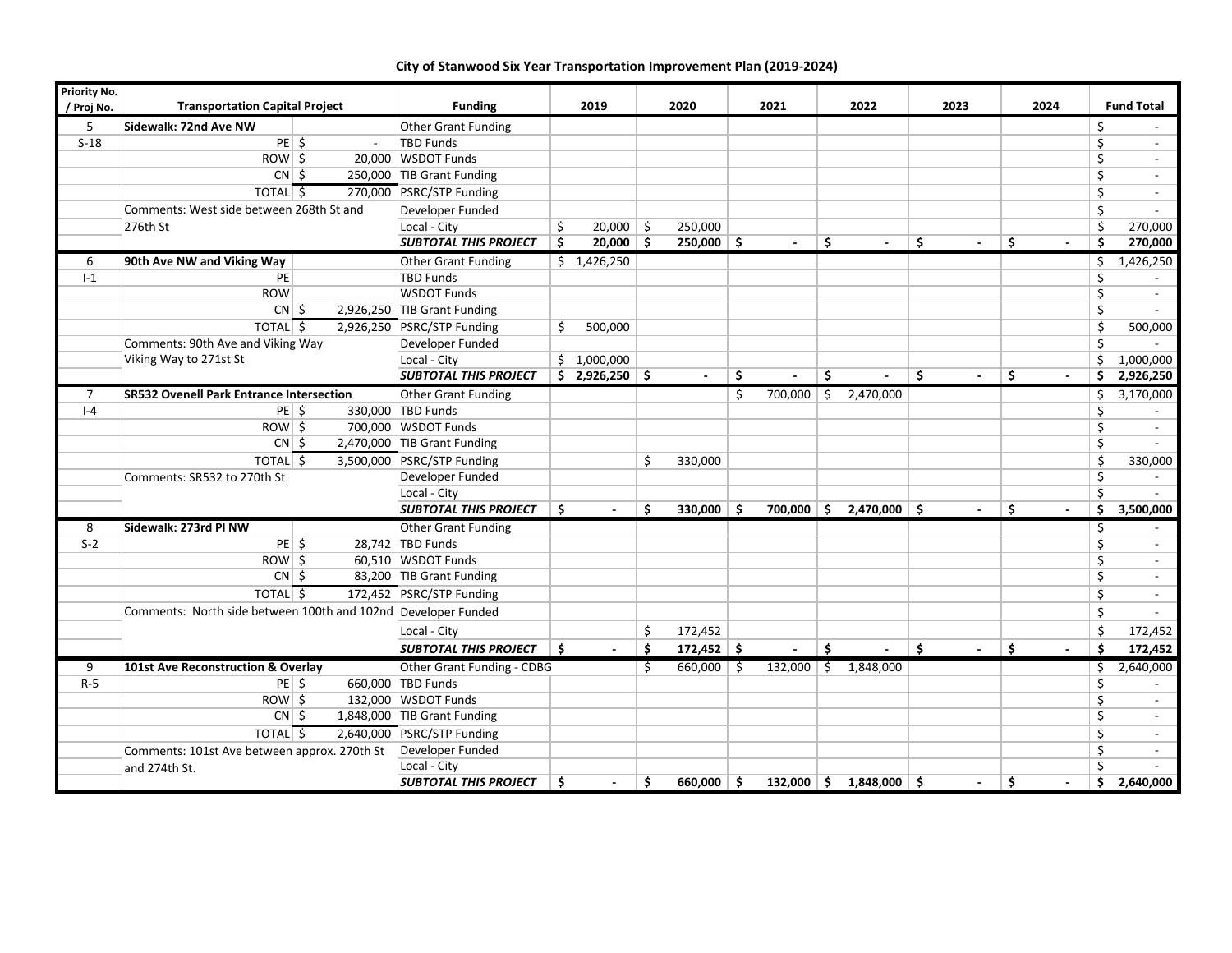| <b>Priority No.</b> |                                                                 |  |                                 |                               |    |                    |              |            |                          |    |                          |    |                          |     |                   |
|---------------------|-----------------------------------------------------------------|--|---------------------------------|-------------------------------|----|--------------------|--------------|------------|--------------------------|----|--------------------------|----|--------------------------|-----|-------------------|
| / Proj No.          | <b>Transportation Capital Project</b>                           |  | <b>Funding</b>                  | 2019                          |    | 2020               | 2021         |            | 2022                     |    | 2023                     |    | 2024                     |     | <b>Fund Total</b> |
| 10                  | 72nd Ave Improvements                                           |  | Other Grant Funding - SRTS      |                               |    |                    |              | Ś.         | 1,000,000                |    |                          |    |                          | \$  | 1,000,000         |
| $R-1$               | $PE$ \$                                                         |  | 200,000 TBD Funds               |                               |    |                    |              |            |                          |    |                          |    |                          | \$  |                   |
|                     | $ROW \,$ \$                                                     |  | 528,000 WSDOT Funds             |                               |    |                    |              |            |                          |    |                          |    |                          | \$  |                   |
|                     | $CN \simeq$                                                     |  | 1,000,000 TIB Grant Funding     |                               |    |                    |              |            |                          |    |                          |    |                          | \$  |                   |
|                     | <b>TOTAL</b> <sub>5</sub>                                       |  | 1,728,000 PSRC/STP Funding      |                               |    |                    |              |            |                          |    |                          |    |                          | \$  |                   |
|                     | Comments: Construct 72nd Ave between approx.                    |  | Developer Funded                |                               | \$ | $200,000$ \$       | 528,000      |            |                          |    |                          |    |                          | Ŝ.  | 728,000           |
|                     | 272nd NW and 276th St                                           |  | Local - City                    |                               |    |                    |              | Ś.         | 1,000,000                |    |                          |    |                          | Ś.  | 1,000,000         |
|                     |                                                                 |  | <b>SUBTOTAL THIS PROJECT</b>    | Ŝ                             | Ŝ. | $200,000$ \$       | $528,000$ \$ |            | $2,000,000$ \$           |    | $\blacksquare$           | Ś  | $\overline{\phantom{a}}$ | Ŝ   | 2,728,000         |
| 11                  | 272nd St Reconstruction & Widening                              |  | Other Grant Funding - SRTS/CDBG |                               |    |                    |              |            |                          |    |                          |    | \$2,000,000              | -\$ | 2,000,000         |
| $R - 4$             | $PE \mid$ \$                                                    |  | 800,000 TBD Funds               |                               |    |                    |              |            |                          |    |                          |    |                          | \$  |                   |
|                     | $ROW \succeq$                                                   |  | 400,000 WSDOT Funds             |                               |    |                    |              |            |                          |    |                          |    |                          | \$  |                   |
|                     | $CN \mid \zeta$                                                 |  | 2,800,000 TIB Grant Funding     |                               |    |                    |              |            |                          |    |                          |    |                          | \$  | $\sim$            |
|                     | TOTAL $\sqrt{5}$                                                |  | 4,000,000 PSRC/STP Funding      |                               |    |                    |              |            |                          |    |                          |    |                          | \$  |                   |
|                     | Comments: 272nd St from 72nd Ave to Pioneer                     |  | Developer Funded                |                               |    |                    |              |            |                          |    |                          |    |                          | \$  |                   |
|                     | Hwy including ROW acquisition.                                  |  | Local - City                    |                               | \$ | 2,000,000          |              |            |                          |    |                          |    |                          | \$  | 2,000,000         |
|                     |                                                                 |  | <b>SUBTOTAL THIS PROJECT</b>    | ۱s<br>$\sim$                  | Ŝ. | $2,000,000$ \$     | $\sim$       | Ŝ.         | $\overline{\phantom{a}}$ | Ŝ. | $\overline{\phantom{a}}$ |    | $$2,000,000$ \$          |     | 4,000,000         |
| 12                  | <b>SR532 Hamilton Entrance Intersection</b>                     |  | Other Grant Funding             |                               | Ŝ. | 525,000 $\vert$ \$ | 700,000      | $\sqrt{5}$ | 2,275,000                |    |                          |    |                          | \$  | 3,500,000         |
| $I-5$               | $PE$ \$                                                         |  | 525,000 TBD Funds               |                               |    |                    |              |            |                          |    |                          |    |                          | \$  |                   |
|                     | $ROW \$                                                         |  | 700,000 WSDOT Funds             |                               |    |                    |              |            |                          |    |                          |    |                          | \$  |                   |
|                     | $CN \mid 5$                                                     |  | 2,275,000 TIB Grant Funding     |                               |    |                    |              |            |                          |    |                          |    |                          | \$  |                   |
|                     | TOTAL <sup>5</sup>                                              |  | 3,500,000 PSRC/STP Funding      |                               |    |                    |              |            |                          |    |                          |    |                          | \$  | $\sim$            |
|                     | Comments: Sr532 to 98th Dr.                                     |  | Developer Funded                |                               |    |                    |              |            |                          |    |                          |    |                          | \$  |                   |
|                     |                                                                 |  | Local - City                    |                               |    |                    |              |            |                          |    |                          |    |                          | \$  |                   |
|                     |                                                                 |  | <b>SUBTOTAL THIS PROJECT</b>    | Ŝ.                            | Ŝ. | $525,000$ \$       | $700,000$ \$ |            | $2,275,000$ \$           |    | $\overline{a}$           | Ŝ. | $\overline{a}$           | Ŝ.  | 3,500,000         |
| 13                  | 90th Ave NW                                                     |  | Other Grant Funding             |                               |    |                    |              |            |                          |    |                          |    |                          | \$  |                   |
| $S-10$              | $PE$ \$                                                         |  | 20,814 TBD Funds                |                               |    |                    |              |            |                          |    |                          |    |                          | \$  | $\sim$            |
|                     | $ROW \$                                                         |  | 43,820 WSDOT Funds              |                               |    |                    |              |            |                          |    |                          |    |                          | \$  | $\sim$            |
|                     | $CN$ \$                                                         |  | 60,250 TIB Grant Funding        |                               |    |                    |              |            |                          |    |                          |    |                          | \$  |                   |
|                     | TOTAL <sup>5</sup>                                              |  | 124,884 PSRC/STP Funding        |                               |    |                    |              |            |                          |    |                          |    |                          | \$  |                   |
|                     | Comments: West side between north of 271st                      |  | Developer Funded                |                               |    |                    |              |            |                          |    |                          |    |                          | \$  |                   |
|                     | and 272nd                                                       |  | Local - City                    |                               | \$ | 124,884            |              |            |                          |    |                          |    |                          | \$  | 124,884           |
|                     |                                                                 |  | <b>SUBTOTAL THIS PROJECT</b>    | Ŝ.                            | Ŝ. | $124,884$ \$       |              | \$.        |                          | Ŝ. | $\overline{a}$           | Ŝ. |                          | Ŝ.  | 124,884           |
| 14                  | Sidewalk: 284th St NW                                           |  | Other Grant Funding             |                               |    |                    |              |            |                          |    |                          |    |                          | \$  |                   |
| $S-16$              | $PE$ $\sim$                                                     |  | 30,980 TBD Funds                |                               |    |                    |              |            |                          |    |                          |    |                          | \$  | $\sim$            |
|                     | $ROW \$                                                         |  | 65,220 WSDOT Funds              |                               |    |                    |              |            |                          |    |                          |    |                          | Ŝ.  |                   |
|                     | $CN \mid \zeta$                                                 |  | 89,680 TIB Grant Funding        |                               |    |                    |              |            |                          |    |                          |    |                          | \$  |                   |
|                     | TOTAL \$                                                        |  | 185,880 PSRC/STP Funding        |                               |    |                    |              |            |                          |    |                          |    |                          | \$  |                   |
|                     | Comments: West side between 68th St to 69th St Developer Funded |  |                                 |                               |    |                    |              |            |                          |    |                          |    |                          | Ś.  |                   |
|                     |                                                                 |  | Local - City                    |                               | \$ | 185,880            | \$<br>$\sim$ |            |                          |    |                          |    |                          | \$  | 185,880           |
|                     |                                                                 |  | <b>SUBTOTAL THIS PROJECT</b>    | Ś<br>$\overline{\phantom{a}}$ | Ŝ. | $185,880$ \$       | $\sim$       | \$         | $\blacksquare$           | Ŝ. | $\blacksquare$           | Ś. | $\overline{\phantom{a}}$ | Ŝ.  | 185,880           |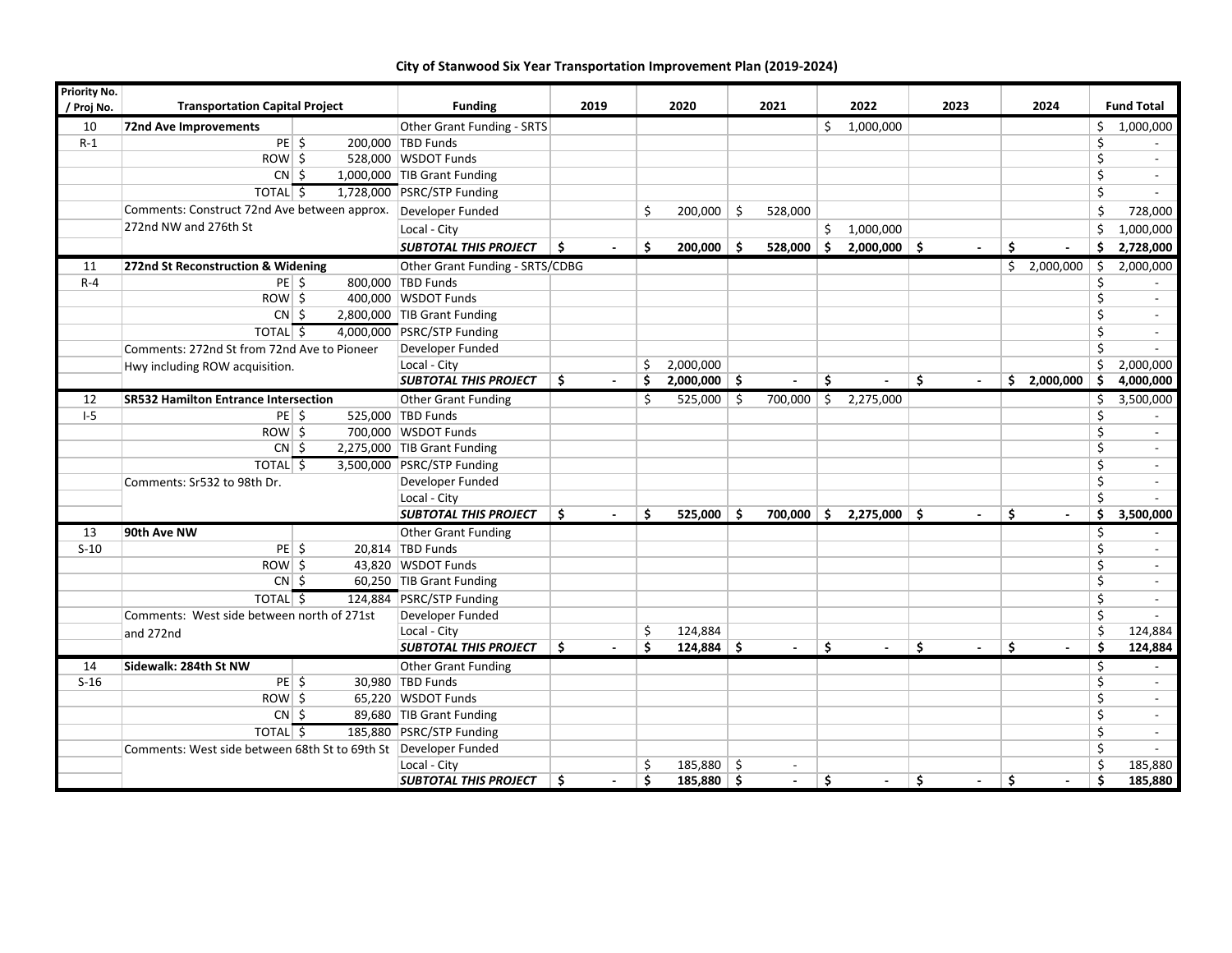| <b>Priority No.</b> |                                             |  |                              |      |                          |      |              |                      |                |                                           |                                                     |                         |           |
|---------------------|---------------------------------------------|--|------------------------------|------|--------------------------|------|--------------|----------------------|----------------|-------------------------------------------|-----------------------------------------------------|-------------------------|-----------|
| / Proj No.          | <b>Transportation Capital Project</b>       |  | <b>Funding</b>               | 2019 |                          | 2020 | 2021         | 2022                 | 2023           | 2024                                      |                                                     | <b>Fund Total</b>       |           |
| 15                  | Sidewalk: 272nd St NW                       |  | Other Grant Funding          |      |                          | Ś.   | 533,436      |                      |                |                                           |                                                     | \$                      | 533,436   |
| $S-17$              | $PE$ \$                                     |  | 88.906 TBD Funds             |      |                          |      |              |                      |                |                                           |                                                     | Ŝ.                      |           |
|                     | $Row \$                                     |  | 187,170 WSDOT Funds          |      |                          |      |              |                      |                |                                           |                                                     | \$                      |           |
|                     | $CN \,$ $\sim$                              |  | 257,360 TIB Grant Funding    |      |                          |      |              |                      |                |                                           |                                                     | \$                      | $\sim$    |
|                     | TOTAL <sub>5</sub>                          |  | 533,436 PSRC/STP Funding     |      |                          |      |              |                      |                |                                           |                                                     | \$                      | $\sim$    |
|                     | Comments: North side between 72nd Ave and   |  | Developer Funded             |      |                          |      |              |                      |                |                                           |                                                     | \$                      | $\sim$    |
|                     | West of 76th Dr.                            |  | Local - City                 |      |                          |      |              |                      |                |                                           |                                                     | \$                      |           |
|                     |                                             |  | <b>SUBTOTAL THIS PROJECT</b> | Ŝ.   | $\sim$                   | Ś    | $533,436$ \$ | $\sim$               | \$<br>$\sim$   | \$<br>$\blacksquare$                      | \$<br>$\overline{\phantom{a}}$                      | \$                      | 533,436   |
| 16                  | Sidewalk: 276th St NW                       |  | <b>Other Grant Funding</b>   |      |                          | Ŝ.   | 898,125      |                      |                |                                           |                                                     | \$                      | 898,125   |
| $S-0$               | $PE$ \$                                     |  | 150,000 TBD Funds            |      |                          |      |              |                      |                |                                           |                                                     | \$                      |           |
|                     | $Row \$                                     |  | 90,000 WSDOT Funds           |      |                          |      |              |                      |                |                                           |                                                     | \$                      | $\sim$    |
|                     | $CN$ \$                                     |  | 658,125 TIB Grant Funding    |      |                          |      |              |                      |                |                                           |                                                     | $\zeta$                 | $\sim$    |
|                     | TOTAL $\sqrt{5}$                            |  | 898,125 PSRC/STP Funding     |      |                          |      |              |                      |                |                                           |                                                     | \$                      | $\sim$    |
|                     | Comments: between 70th and 73rd             |  | Developer Funded             |      |                          |      |              |                      |                |                                           |                                                     | \$                      | $\sim$    |
|                     |                                             |  | Local - City                 |      |                          |      |              |                      |                |                                           |                                                     | \$                      |           |
|                     |                                             |  | <b>SUBTOTAL THIS PROJECT</b> | -\$  | $\sim$                   | Ŝ.   | $898,125$ \$ | $\sim$               | Ŝ.<br>$\sim$   | $\overline{\mathsf{S}}$<br>$\blacksquare$ | $\overline{\mathsf{S}}$<br>$\overline{\phantom{a}}$ | $\overline{\mathsf{s}}$ | 898,125   |
| 17                  | 80th Ave Reconstruction & Widening          |  | <b>Other Grant Funding</b>   |      |                          |      |              |                      |                |                                           |                                                     | \$                      |           |
| $R-2$               | $PE$ \$                                     |  | 1,406,000 TBD Funds          |      |                          |      |              |                      |                |                                           |                                                     | \$                      |           |
|                     | $ROW \$                                     |  | 703,000 WSDOT Funds          |      |                          |      |              |                      |                |                                           |                                                     | \$                      | $\sim$    |
|                     | $CN$ \$                                     |  | 4,921,000 TIB Grant Funding  |      |                          |      |              |                      |                |                                           |                                                     | \$                      |           |
|                     | TOTAL <sub>5</sub>                          |  | 7,030,000 PSRC/STP Funding   |      |                          |      |              |                      |                |                                           |                                                     | \$                      | $\sim$    |
|                     | Comments: between aprox. 276th St and 288th |  | Developer Funded             |      |                          |      |              | $2,109,000$ \$<br>\$ | 4,921,000      |                                           |                                                     | \$                      | 7,030,000 |
|                     | <b>St</b>                                   |  | Local - City                 |      |                          |      |              |                      |                |                                           |                                                     | \$                      |           |
|                     |                                             |  | <b>SUBTOTAL THIS PROJECT</b> | Ŝ.   | $\overline{\phantom{a}}$ | Ŝ.   |              | Ś.<br>$2,109,000$ \$ | $4,921,000$ \$ | $\blacksquare$                            | Ŝ.<br>$\blacksquare$                                | Ŝ.                      | 7,030,000 |
| 18                  | 64th and SR532 Intersection                 |  | <b>Other Grant Funding</b>   |      |                          |      |              |                      |                |                                           |                                                     | \$                      |           |
| $I - 2$             | $PE$ \$                                     |  | 525,000 TBD Funds            |      |                          |      |              |                      |                |                                           |                                                     | \$                      |           |
|                     | <b>ROW</b>                                  |  | <b>WSDOT Funds</b>           |      |                          |      |              | 3,500,000<br>Ŝ.      |                |                                           |                                                     | \$                      | 3,500,000 |
|                     | $CN$ \$                                     |  | 2,975,000 TIB Grant Funding  |      |                          |      |              |                      |                |                                           |                                                     | $\overline{\xi}$        |           |
|                     | TOTAL $\sqrt{5}$                            |  | 3,500,000 PSRC/STP Funding   |      |                          |      |              |                      |                |                                           |                                                     | \$                      | $\sim$    |
|                     | Comments: 64th & SR532                      |  | Developer Funded             |      |                          |      |              |                      |                |                                           |                                                     | \$                      |           |
|                     |                                             |  | Local - City                 |      |                          |      |              |                      |                |                                           |                                                     | \$                      |           |
|                     |                                             |  | <b>SUBTOTAL THIS PROJECT</b> | s.   |                          | Ŝ.   |              | $$3,500,000$ \$      | $\sim$         | Ŝ.<br>$\sim$                              | Ŝ.                                                  | Ś.                      | 3,500,000 |
| 19                  | 98th Dr. NW                                 |  | Other Grant Funding          |      |                          |      |              |                      |                |                                           |                                                     | \$                      |           |
| $S-8$               | $PE$ \$                                     |  | 20,540 TBD Funds             |      |                          |      |              |                      |                |                                           |                                                     | \$                      |           |
|                     | $ROW$ \$                                    |  | 43,240 WSDOT Funds           |      |                          |      |              |                      |                |                                           |                                                     | \$                      | $\sim$    |
|                     | $CN$ \$                                     |  | 59,460 TIB Grant Funding     |      |                          |      |              |                      |                |                                           |                                                     | Ś.                      |           |
|                     | TOTAL <sup>5</sup>                          |  | 123,240 PSRC/STP Funding     |      |                          |      |              |                      |                |                                           |                                                     | \$                      | $\sim$    |
|                     | Comments: East side between SR532 and 270th |  | Developer Funded             |      |                          |      |              |                      |                |                                           |                                                     | Ŝ.                      |           |
|                     | lSt                                         |  | Local - City                 |      |                          |      |              | \$<br>123,240        |                |                                           |                                                     | \$                      | 123,240   |
|                     |                                             |  | <b>SUBTOTAL THIS PROJECT</b> | Ś    |                          | Ŝ.   |              | Ś.<br>$123,240$ \$   | $\sim$         | \$                                        | \$<br>$\blacksquare$                                | Ś                       | 123,240   |